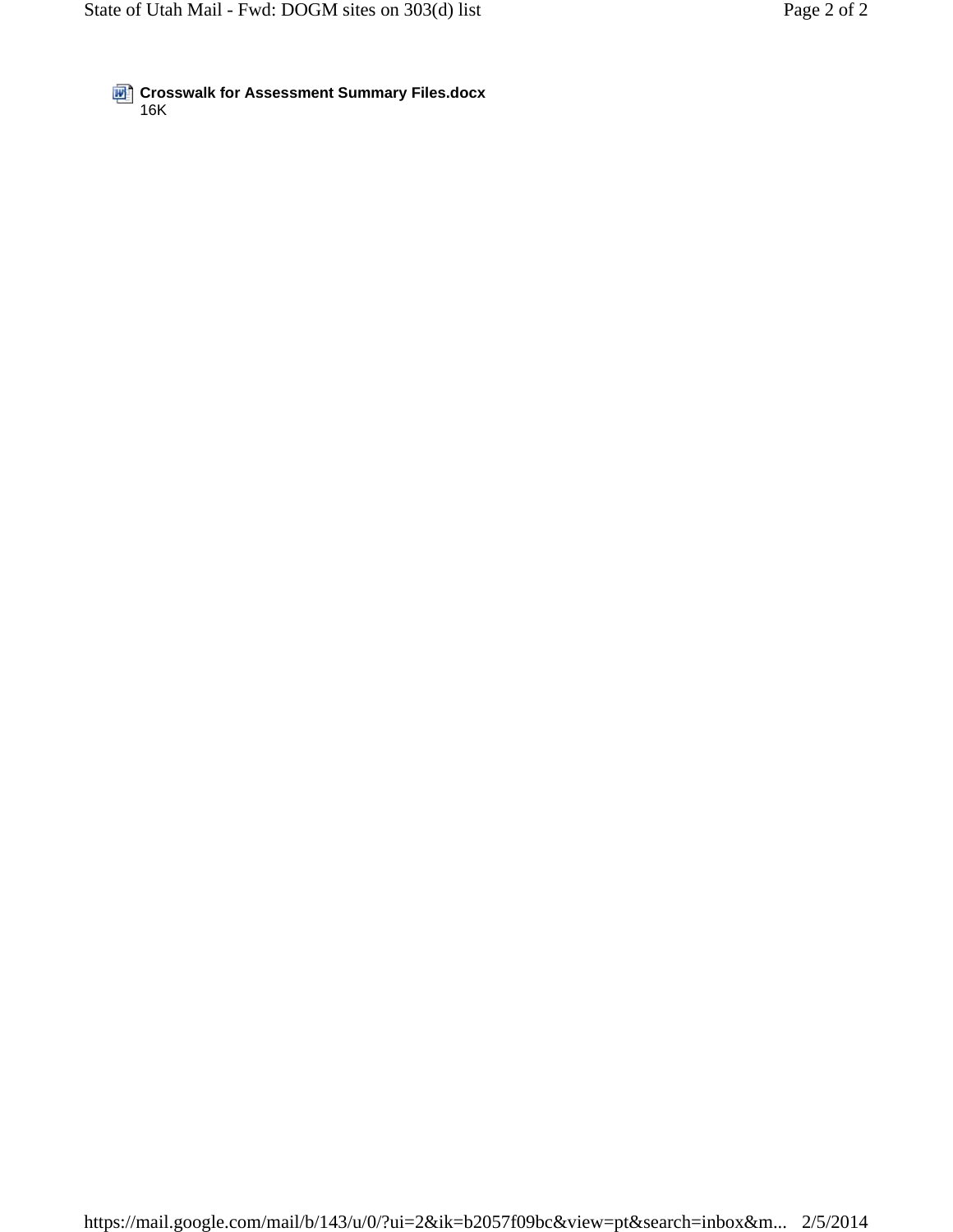Crosswalk for Assessment Summary Files

| <b>Field Heading</b>            | <b>Description</b>                                                               |
|---------------------------------|----------------------------------------------------------------------------------|
|                                 | Outcome of assessment and the extent of data used for the                        |
|                                 | assessment. For sites with insufficient data 5 and 10 year assessments           |
| 5yr_vs_10yr_Comment             | are provided for comparison                                                      |
| Yr assess                       | Indicates date range used for the assessment.                                    |
|                                 | Summary only for NONREJECTED data used in analysis. Refer to                     |
| Summary_Comment                 | corresponding data report for all data considered in IR analysis.                |
| Old_DWQ_AUID                    | Actually refers to the Assessment Unit where the sampling location is<br>located |
| MS AUASSESSID                   | Monitoring Location ID number.                                                   |
| MS_AUName                       | <b>Monitoring Location Site Name</b>                                             |
| R317_Parameter_Evaluated        | Name of parameter                                                                |
| AUSampleCount                   | Sample count for the 5 or 10 year period                                         |
|                                 | Indicates whether there are flags on the original data. Does not                 |
|                                 | indicate that the flags resulted in rejection of the data. Please refer to       |
| Flaged_data                     | the source data file for a summary of the flags for the site of interest         |
|                                 | Decision of the asessment. Note: 3A (insufficient data) indicates that           |
|                                 | some of the data exceeded the criterion and Not assessed (evaluate               |
|                                 | other evidence) indicates that non of the samples exceeded the                   |
| IRAnalysisAction                | criterion yet daya was also insufficient.                                        |
|                                 | Indicates whether the minimum conditions of the exceedance report                |
| IRAnalysisComment               | were me t (n=>10, =>10% exceednace of criterion)                                 |
| AU_MSUSES                       | Lists the uses assessed in the analysis                                          |
| USE Criteria                    | Lists the applicable criteria                                                    |
| Use_Criteria_unit               | Unit of the criterion                                                            |
| exceedence result               | Summary statistics                                                               |
| MinOfIR_Value                   | Summary statistics                                                               |
| MaxOfIR_Value                   | <b>Summary statistics</b>                                                        |
| AvgOfIR_Value                   | Summary statistics                                                               |
| StDevOfIR Value                 | <b>Summary statistics</b>                                                        |
| IR Unit                         | Unit of the parameter being assessed                                             |
| <b>MinOfActivity Start Date</b> | Temporal extent of the dataset                                                   |
| <b>MaxOfActivity Start Date</b> | Temporal extent of the dataset                                                   |
| <b>Monitoring Location Type</b> | Waterbody type                                                                   |
| MS WMU                          | Watershed Management Unit                                                        |
| Location_Latitude               | Geo Info                                                                         |
| Location_Longitude              | Geo Info                                                                         |
|                                 | Same as above but indicates the assessment results for the 5 year                |
|                                 | assessment window in cases where data was insufficient to make a                 |
|                                 | determination and additional data was brought in from the 10 year                |
| Summary_Comment_5yr             | window and included in the fields above                                          |
| Yr_assess_5yr                   | See above                                                                        |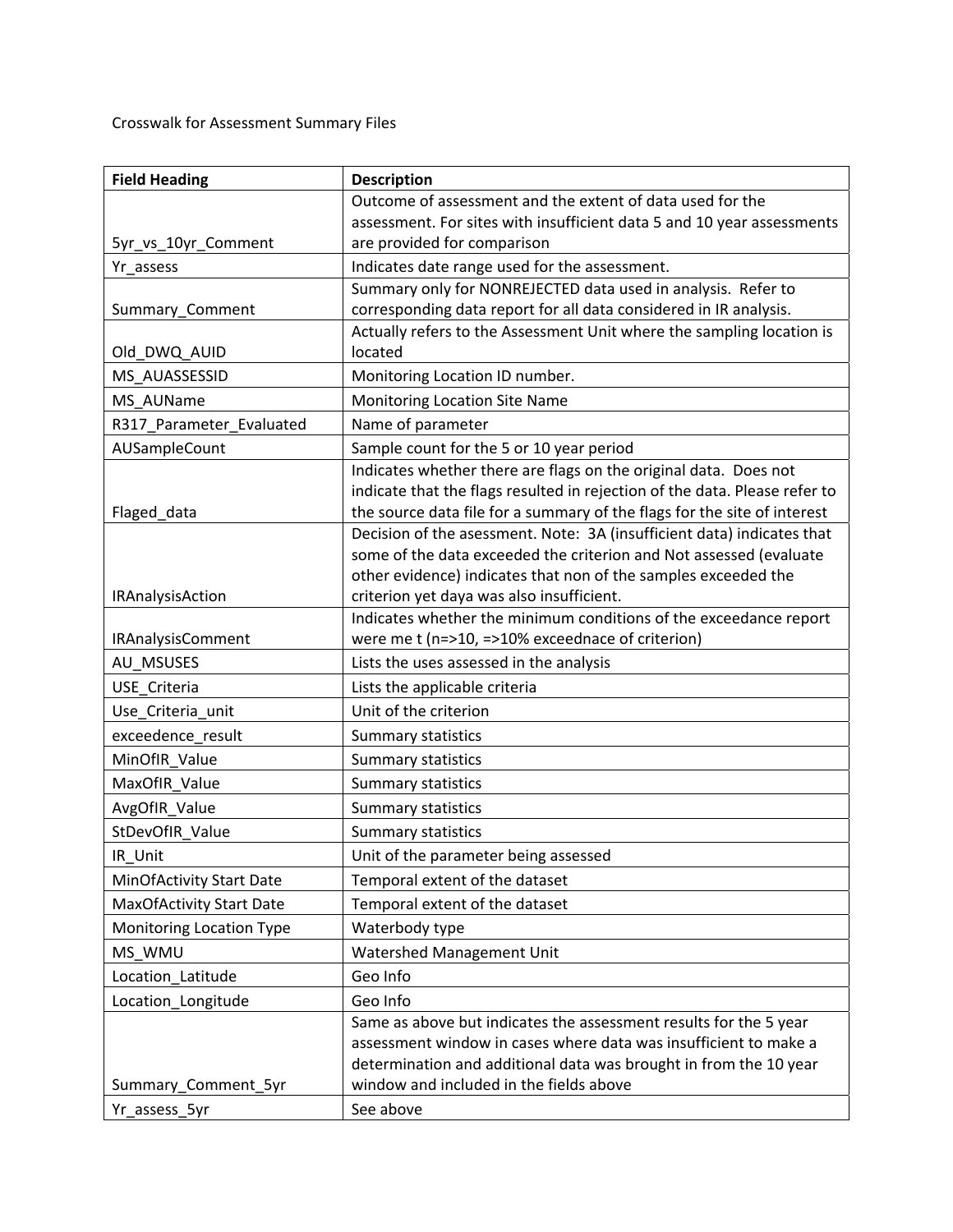| Old_DWQ_AUID_5yr             | See above |
|------------------------------|-----------|
| MS_AUASSESSID_5yr            | See above |
| MS_AUName_5yr                | See above |
| R317_Parameter_Evaluated_5y  |           |
| r                            | See above |
| AUSampleCount_5yr            | See above |
| Flaged_data_5yr              | See above |
| IRAnalysisAction_5yr         | See above |
| IRAnalysisComment_5yr        | See above |
| AU_MSUSES_5yr                | See above |
| USE_Criteria_5yr             | See above |
| Use_Criteria_unit_5yr        | See above |
| exceedence_result_5yr        | See above |
| MinOfIR_Value_5yr            | See above |
| MaxOfIR_Value_5yr            | See above |
| AvgOfIR_Value_5yr            | See above |
| StDevOfIR_Value_5yr          | See above |
| IR_Unit_5yr                  | See above |
| MinOfActivity Start Date_5yr | See above |
| MaxOfActivity Start Date_5yr | See above |
| Monitoring Location Type_5yr | See above |
| MS_WMU_5yr                   | See above |
| Location_Latitude_5yr        | See above |
| Location Longitude_5yr       | See above |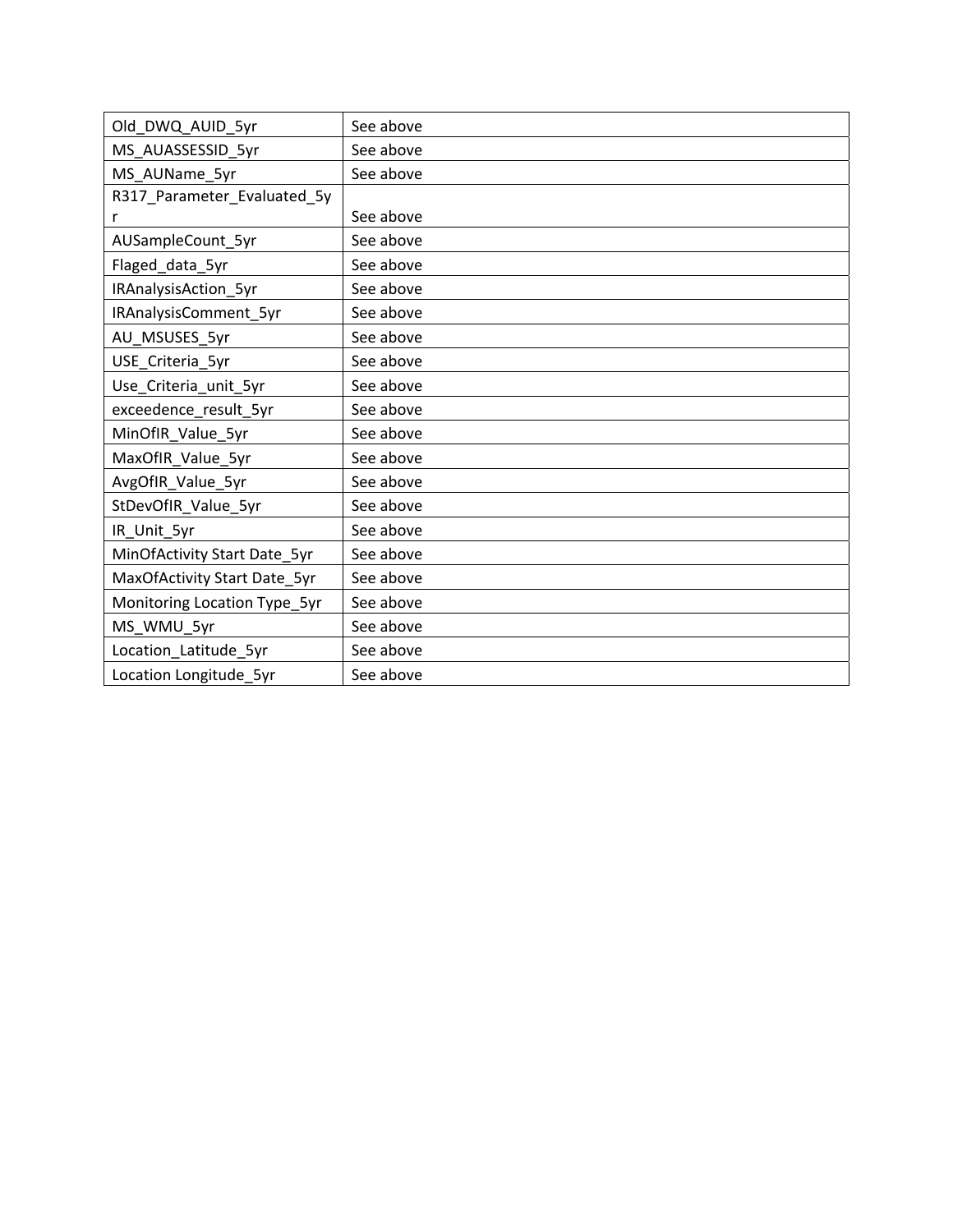## DISSOLVED OXYGEN

| 5yr_vs_10y Yr_assess | Summary_Old_DWQ     | MS AUASSESSID |
|----------------------|---------------------|---------------|
| 5yr Assessr 5YR      | Summary c UT1407000 | 703           |
| 5yr Assessr 5YR      | Summary c UT1407000 | 706           |
| 5yr Assessr 10YR     | Summary c UT1407000 | 749           |
| 5yr Assessr 5YR      | Summary c UT1406000 | 848           |
| 5yr Assessr 5YR      | Summary c UT1406000 | 849           |
| 5yr Assessr 5YR      | Summary c UT1406000 | 850           |
| 5yr Assessr 10YR     | Summary c UT1406000 | 851           |
| 5yr Assessr 5YR      | Summary c UT1406000 | 1831          |
| 5yr Assessr 10YR     | Summary c UT1406000 | 1842          |
| 5yr Assessr 10YR     | Summary c UT1406000 | 1843          |
| 5yr Assessr 10YR     | Summary c UT1406000 | 1851          |
| 5yr Assessr 5YR      | Summary c UT1406000 | 1868          |
| 5yr Assessr 10YR     | Summary c UT1406000 | 1905          |
|                      |                     |               |

pH

| 5yr_vs_10y Yr_assess | Summary Old DWQ     | MS AUASSESSID |
|----------------------|---------------------|---------------|
| 5yr Assessr 5YR      | Summary c UT1406000 | 320           |
| 5yr Assessr 10YR     | Summary cUT1406000  | 335           |
| 5yr Assessr 10YR     | Summary c UT1406000 | 622           |
| 5yr Assessr 10YR     | Summary cUT1406000  | 1060          |
| 5yr Assessr 10YR     | Summary c UT1406000 | 1626          |
| 5yr Assessr 5YR      | Summary c UT1406000 | 1642          |
| 5yr Assessr 5YR      | Summary c UT1406000 | 1643          |
| 5yr Assessr 10YR     | Summary c UT1406000 | 1648          |
| 5yr Assessr 10YR     | Summary c UT1406000 | 1677          |
| 5yr Assessr 10YR     | Summary c UT1406000 | 1905          |

TEMPERATURE

| Summary c UT1407000 | 777                                                |
|---------------------|----------------------------------------------------|
| Summary c UT1406000 | 1060                                               |
| Summary c UT1406000 | 1137                                               |
| Summary c UT1406000 | 1843                                               |
| Summary c UT1406000 | 1905                                               |
|                     | 5yr_vs_10yYr_assess Summary_Old_DWQ_ MS_AUASSESSID |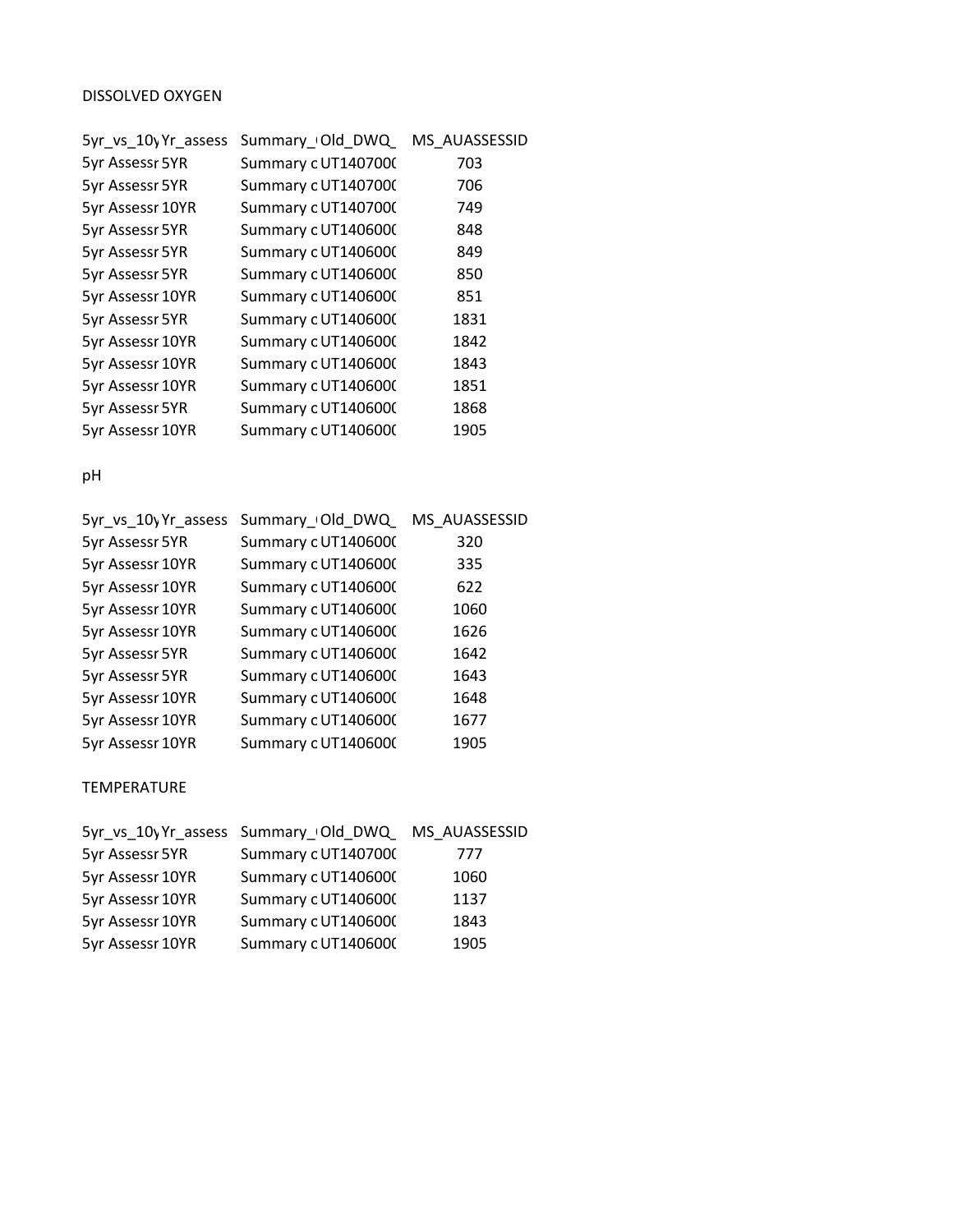MS\_AUName

SUFCO ‐ 46 ‐ (SUFCO‐046) CONVULSION CANYON AB PUMP HO SUFCO ‐ 90 ‐ (SUFCO‐090) BOX CANYON AT PERMIT BOUNDAR SUFCO ‐ PINES 106 ‐ Upper East Fork Box Canyon HORIZON ‐ SS‐7 ‐ BEAVER CK AB FUTURE MINING HORIZON ‐ SS‐8 ‐ BEAVER CK BL FUTURE MINING HORIZON ‐ SS‐10 ‐ JUMP CK TRIB BL FUTURE MINING HORIZON ‐ SS‐11 ‐ SAND GULCH BEAVER CK TRIB BL FUTURE MIN BEAR CANYON ‐ BC‐2 ‐ Lower Bear Ck BEAR CANYON ‐ BC‐3 ‐ Lower Right Fork Bear Creek BEAR CANYON ‐ MH‐1 ‐ (FBC‐1) Lower McCadden Hollow Creek BEAR CANYON ‐ FC‐1 ‐ Lower Left Fork of Fish Creek BEAR CANYON ‐ CK‐2 ‐ Lower Cedar Creek

BEAR CANYON ‐ MH‐2 ‐ Upper McCadden Hollow Creek

MS\_AUName

COTTONWOOD/WILBERG ‐ CCC1 USGS FLUME ‐ Cottonwood Cyn Creek @ USGS Flume COTTONWOOD/WILBERG ‐ GWR03 ‐ Grimes Wash BL mine (runoff) HIAWATHA COMPLEX ‐ ST‐4B ‐ S FK MILLER CK‐BL S FK SED POND TRAIL MOUNTAIN #9 ‐ SW‐3 ‐ Cottonwood Ck BL mine facilities DEER CREEK ‐ RCF‐1 ‐ Rilda CYN‐R Fk; Flume 1 DEER CREEK ‐ HCC01 ‐ HUNTINGTON CYN CK AB DEER CRK. @ BRIDGE DEER CREEK ‐ HCC02 ‐ HUNTINGTON CYN CK BL DEER CREEK DEER CREEK ‐ RCF2 ‐ AB NEWUA SPRINGS DEER CREEK ‐ MHC 01 ‐ MEETING HOUSE CYN 1 BEAR CANYON ‐ MH‐2 ‐ Upper McCadden Hollow Creek

MS\_AUName

SUFCO ‐ 41 ‐ (SUFCO‐041) QUITCHUPAH CK AB CONFL N FK TRAIL MOUNTAIN #9 ‐ SW‐3 ‐ Cottonwood Ck BL mine facilities WEST RIDGE MINE ‐ ST‐9 ‐ Grassy Trail abv Grassy Reservoir inlet BEAR CANYON ‐ MH‐1 ‐ (FBC‐1) Lower McCadden Hollow Creek BEAR CANYON ‐ MH‐2 ‐ Upper McCadden Hollow Creek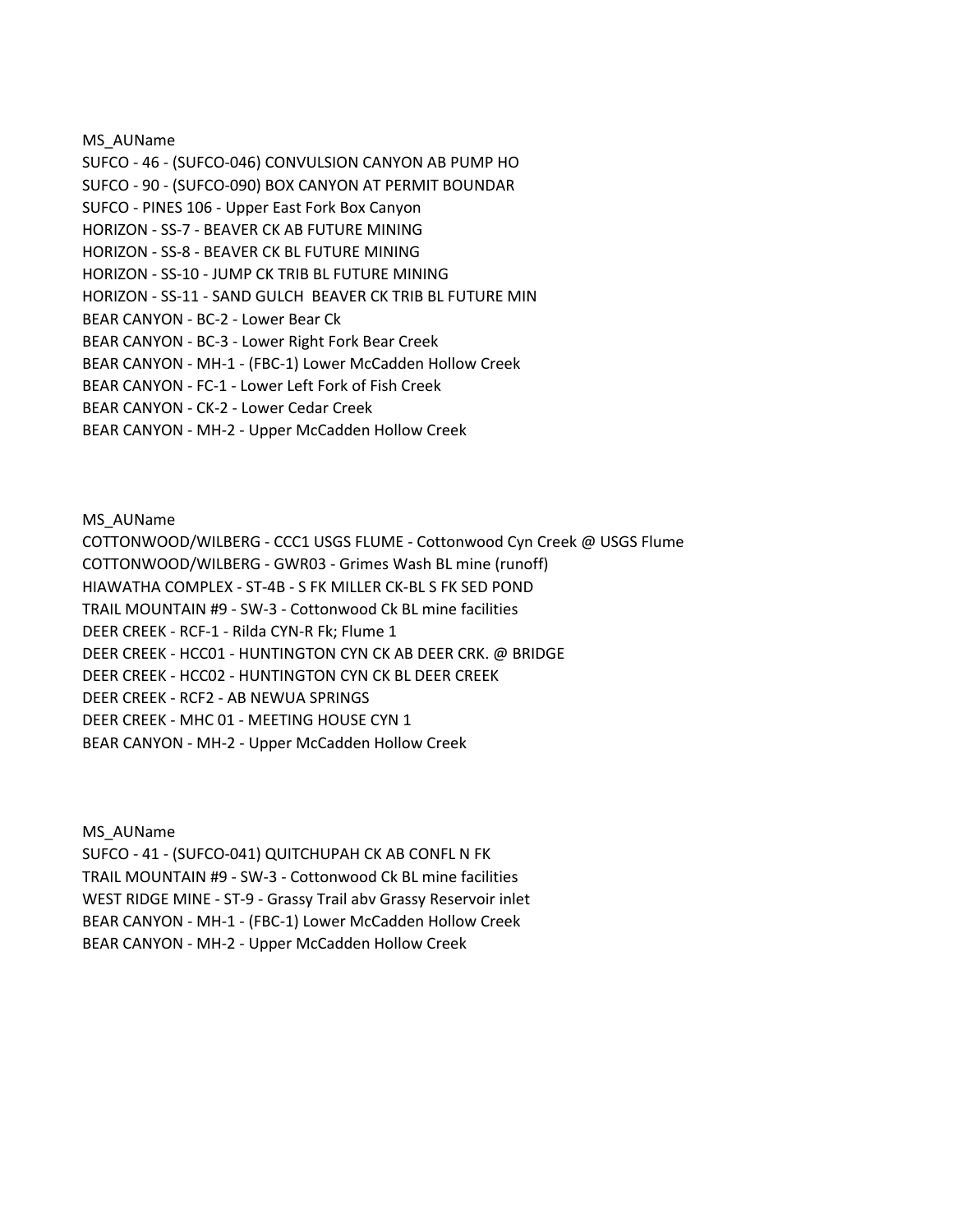| R317_Parameter_Evaluated   | AUSampleCount |        | Flaged dat IRAnalysisAIRAnalysisCAU MSUSEUSE Criter |        |
|----------------------------|---------------|--------|-----------------------------------------------------|--------|
| Dissolved Oxygen , chronic |               | 15 Yes | AU Not Me > 9 samples 3A///                         | 6.5/// |
| Dissolved Oxygen , chronic |               | 15 Yes | AU Not Me > 9 samples 3A///                         | 6.5/// |
| Dissolved Oxygen , chronic |               | 16 Yes | AU Not Me > 9 samples 3A///                         | 6.5/// |
| Dissolved Oxygen , chronic |               | 14 Yes | AU Not Me > 9 samples 3A///                         | 6.5/// |
| Dissolved Oxygen , chronic |               | 13 Yes | AU Not Me > 9 samples 3A///                         | 6.5/// |
| Dissolved Oxygen , chronic |               | 14 Yes | AU Not Me > 9 samples 3A///                         | 6.5/// |
| Dissolved Oxygen , chronic |               | 20 Yes | AU Not Me > 9 samples 3A///                         | 6.5/// |
| Dissolved Oxygen , chronic |               | 22 Yes | AU Not Me > 9 samples 3A///                         | 6.5/// |
| Dissolved Oxygen , chronic |               | 23 Yes | AU Not Me > 9 samples 3A///                         | 6.5/// |
| Dissolved Oxygen , chronic |               | 13 Yes | AU Not Me > 9 samples 3A///                         | 6.5/// |
| Dissolved Oxygen , chronic |               | 26 Yes | AU Not Me > 9 samples 3A///                         | 6.5/// |
| Dissolved Oxygen , chronic |               | 21 Yes | AU Not Me > 9 samples 3A///                         | 6.5/// |
| Dissolved Oxygen , chronic |               | 11 Yes | AU Not Me > 9 samples 3A///                         | 6.5/// |
|                            |               |        |                                                     |        |

| R317 Parameter Evaluated | AUSampleCount |        | Flaged dat IRAnalysisA Confirmati TMDL Con IRAnalysisC |                             |
|--------------------------|---------------|--------|--------------------------------------------------------|-----------------------------|
| pH                       |               | 12 Yes | AU Not Meeting Designated Use >9 samples               |                             |
| pH                       |               | 21 Yes | AU Not Meeting Designated Use >9 samples               |                             |
| pH                       |               | 12 Yes | AU Not Me No                                           | min $6.3$ , ma $>9$ samples |
| pH                       |               | 13 Yes | AU Not Meeting Designated Use >9 samples               |                             |
| pH                       |               | 19 Yes | AU Not Meeting Designated Use >9 samples               |                             |
| pH                       |               | 20 Yes | AU Not Meeting Designated Use >9 samples               |                             |
| pH                       |               | 20 Yes | AU Not Meeting Designated Use >9 samples               |                             |
| pH                       |               | 11 Yes | AU Not Meeting Designated Use >9 samples               |                             |
| pH                       |               | 10 Yes | AU Not Meeting Designated Use >9 samples               |                             |
| pH                       |               | 11 Yes | AU Not Meeting Designated Use >9 samples               |                             |

| R317 Parameter Evaluated | AUSampleCount |        | Flaged dat IRAnalysisA Confirmati TMDL Con IRAnalysisC |  |
|--------------------------|---------------|--------|--------------------------------------------------------|--|
| Water Temperature, max   |               | 15 Yes | AU Not Meeting Designated Use > 9 samples              |  |
| Water Temperature, max   |               | 13 Yes | AU Not Meeting Designated Use > 9 samples              |  |
| Water Temperature, max   |               | 24 Yes | AU Not Meeting Designated Use > 9 samples              |  |
| Water Temperature, max   |               | 15 Yes | AU Not Meeting Designated Use >9 samples               |  |
| Water Temperature, max   |               | 11 Yes | AU Not Meeting Designated Use > 9 samples              |  |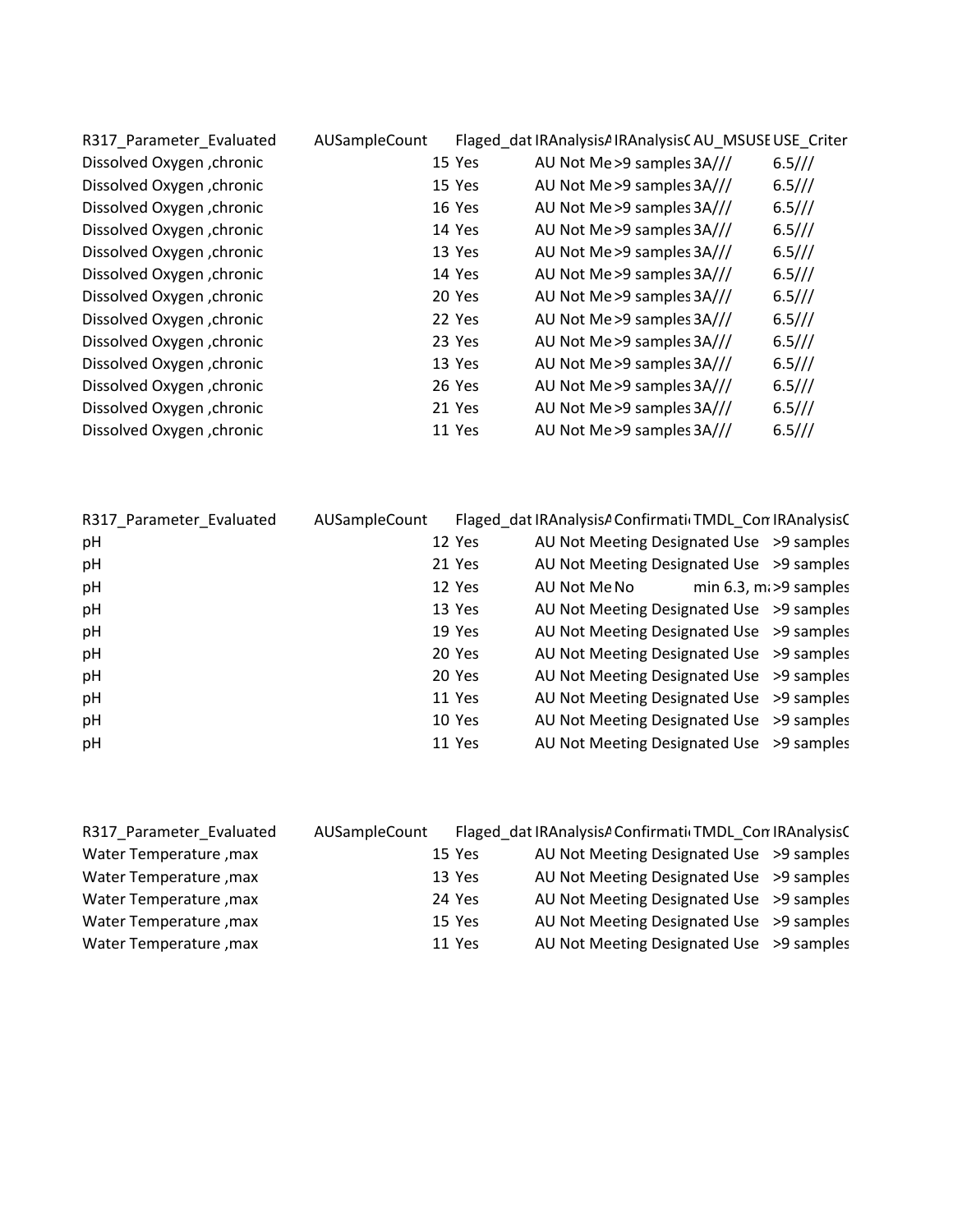|      |            |                |   | Use_Criteri exceedenc MinOfIR_V MaxOfIR_V AvgOfIR_V StDevOfIR_IR_Unit |  | MinOfActiv MaxOfActiv Monitoring |
|------|------------|----------------|---|-----------------------------------------------------------------------|--|----------------------------------|
| mg/l | exceeded/  | 6.1            |   | 10.6 7.417333 1.318351 mg/l                                           |  | ######### ######### River/Strea  |
| mg/l | exceeded/  | 5.07           |   | 8.4 6.957333 0.80242 mg/l                                             |  | ######### ######### River/Strea  |
| mg/l | exceeded/  | 3.61           |   | 8.75 6.566875 1.395186 mg/l                                           |  | 6/6/2003 ######## River/Strea    |
| mg/l | exceeded/  | $\overline{4}$ |   | 8 5.714286 1.204388 mg/l                                              |  | ######## ######### River/Strea   |
| mg/l | exceeded/  | 4              |   | 6 5.384615 0.650444 mg/l                                              |  | ######## ######### River/Strea   |
| mg/l | exceeded/  | 5              |   | 8 5.785714 0.801784 mg/l                                              |  | ######## ######### River/Strea   |
| mg/l | exceeded/  | 4              | 8 | 5.6 1.095445 mg/l                                                     |  | ######## ######### River/Strea   |
| mg/l | exceeded/  | 0              |   | 54.4 9.789091 10.24363 mg/l                                           |  | ######## ######### River/Strea   |
| mg/l | exceeded/, | 6              |   | 11.27 7.919565 1.46583 mg/l                                           |  | 6/8/2004 ######## River/Strea    |
| mg/l | exceeded   | 0              |   | 18 7.230769 4.349595 mg/l                                             |  | ######### ######### River/Strea  |
| mg/l | exceeded/  | 0              |   | 21.3 7.688462 3.557002 mg/l                                           |  | 5/8/2003 ######## River/Strea    |
| mg/l | exceeded/  | 0              |   | 11.51 7.568571 2.153047 mg/l                                          |  | ######### ######### River/Strea  |
| mg/l | exceeded   | 4.4            |   | 16 7.572727 3.033839 mg/l                                             |  | ######### ######### River/Strea  |

| AU MSUSE USE Criter Use Criteri exceedenc MinOfIR V MaxOfIR V AvgOfIR V StDevOfIR IR Unit |            |      |      |          |               | MinOfActiv |
|-------------------------------------------------------------------------------------------|------------|------|------|----------|---------------|------------|
| 1C//2B/3A, 6.5-9 / - / 6 None                                                             | exceeded/  | 5.52 | 9.36 | 8.565833 | 1.038237 None | ########   |
| //2B///3C/ - / - / 6.5-9 None                                                             | //exceedec | 6.25 | 9.39 | 8.37619  | 0.705163 None | ########   |
| //2B///3C/ - / - / 6.5-9 None                                                             | //exceedec | 6.3  | 589  | 56.5225  | 167.6884 None | ########   |
| $1C//2B/3A, 6.5-9/ - / 6$ None                                                            | exceeded/  | 7.33 | 9.55 | 8.459231 | 0.574332 None | ########   |
| 1C//2B/3A, 6.5-9 / - / 6 None                                                             | exceeded/  | 7.91 | 9.68 | 8.714737 | 0.40229 None  | ########   |
| $1C//2B/3A, 6.5-9/ - / 6$ None                                                            | exceeded/  | 7.89 | 9.35 | 8.7205   | 0.368217 None | ########   |
| $1C//2B/3A, 6.5-9/ - / 6$ None                                                            | exceeded/  | 8.2  | 9.43 | 8.6885   | 0.369527 None | ########   |
| $1C//2B/3A, 6.5-9/ - / 6$ None                                                            | exceeded   | 8.24 | 9.74 | 8.85     | 0.449555 None | ########   |
| 1C//2B/3A, 6.5-9 / - / 6 None                                                             | exceeded/  | 7.94 | 9.32 | 8.731    | 0.423516 None | 6/3/2004   |
| $1C//2B/3A, 6.5-9/ - / 6$ None                                                            | exceeded   | 7.5  | 9.1  | 8.309091 | 0.492858 None | ########   |

|         |     |       |           |     |      | AU MSUSE USE Criter Use Criteri exceedenc MinOfIR V MaxOfIR V AvgOfIR V StDevOfIR IR Unit | MinOfActiv |
|---------|-----|-------|-----------|-----|------|-------------------------------------------------------------------------------------------|------------|
| $3A$ // | 20/ | deg C | exceeded/ | 0.2 | 29.3 | 14.46 10.40088 deg C                                                                      | ########   |
| 3A//    | 20/ | deg C | exceeded/ | 1   |      | 26.5 13.96154 7.019204 deg C                                                              | ########   |
| 3A//    | 20/ | deg C | exceeded/ | 2   |      | 24 12.70833 6.732201 deg C                                                                | ########   |
| $3A$ // | 20/ | deg C | exceeded  | 1.9 |      | 23.9 14.97778 6.23353 deg C                                                               | 6/4/2003   |
| 3A//    | 20/ | deg C | exceeded  | 4.7 |      | 25.2 16.88182 6.497048 deg C                                                              | ########   |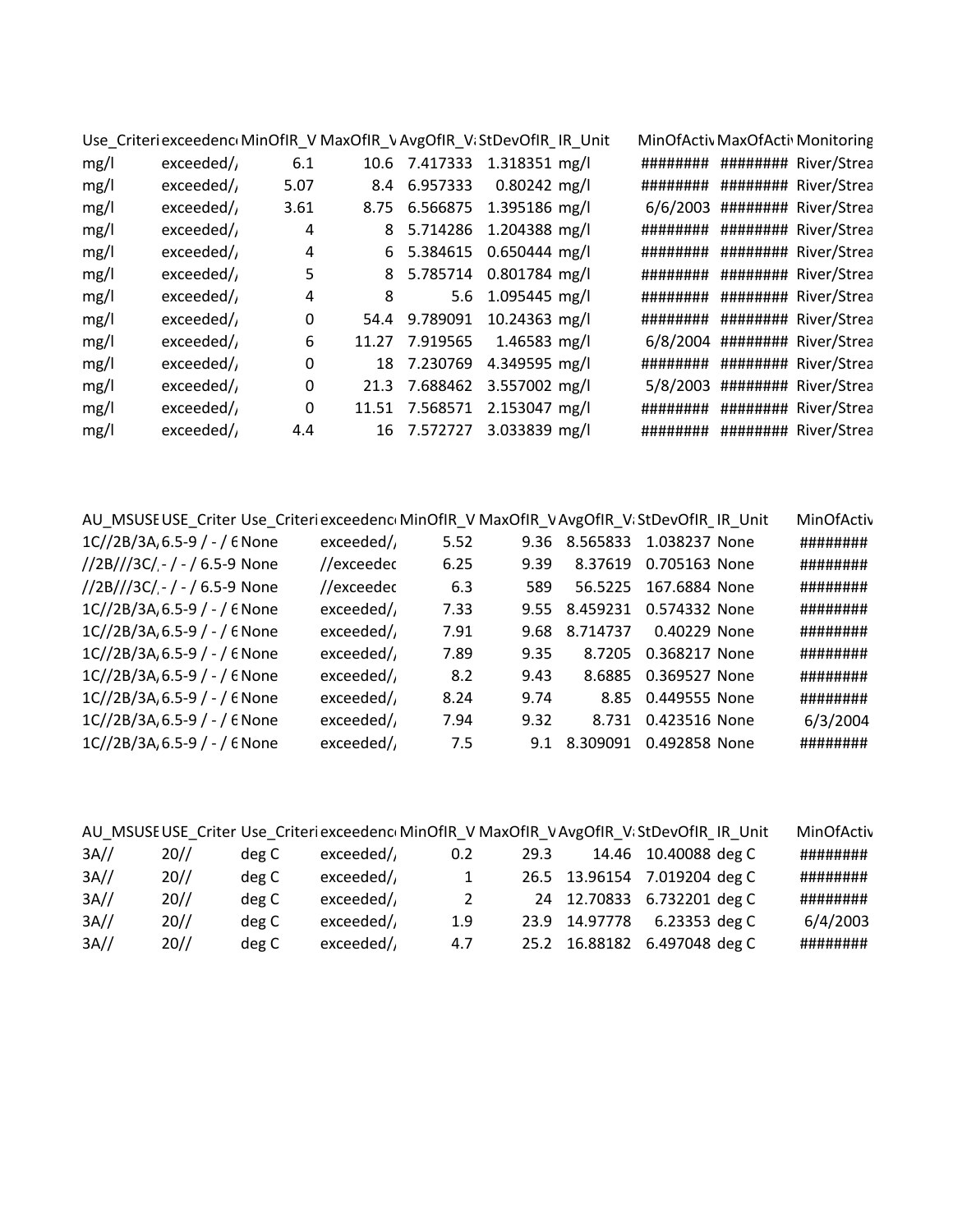|                     |                     | MS_WMU_Location_L Location_L Summary_Yr_assess_Old_DWQ_MS_AUASSMS_AUNar R317_Para AUSample( |               |                              |   |
|---------------------|---------------------|---------------------------------------------------------------------------------------------|---------------|------------------------------|---|
|                     | Colorado R 38.90722 | $-111.417$                                                                                  |               |                              |   |
|                     | Colorado R 38.99667 | $-111.351$                                                                                  |               |                              |   |
|                     |                     | Colorado R 39.00251 -111.329 Summary c 5YR                                                  | UT140700(749  | SUFCO - PII Dissolved C      | 1 |
| Colorado R 39.70224 |                     | $-111.076$                                                                                  |               |                              |   |
| Colorado R 39.71083 |                     | $-111.052$                                                                                  |               |                              |   |
|                     | Colorado R 39.72135 | $-111.068$                                                                                  |               |                              |   |
|                     | Colorado R 39.71361 | -111.056 Summary c 5YR                                                                      | UT140600(851  | <b>HORIZON - Dissolved C</b> | 8 |
|                     | Colorado R 39.40222 | $-111.101$                                                                                  |               |                              |   |
|                     | Colorado R 39.40944 | -111.092 Summary c 5YR                                                                      | UT140600(1842 | <b>BEAR CANY Dissolved C</b> | 8 |
|                     | Colorado R 39.43611 | -111.113 Summary c 5YR                                                                      | UT14060001843 | <b>BEAR CANY Dissolved C</b> | 2 |
| Colorado R 39.39972 |                     | $-111.055$ Summary c 5YR                                                                    | UT14060001851 | <b>BEAR CANY Dissolved C</b> | 9 |
| Colorado R 39.43917 |                     | $-111.017$                                                                                  |               |                              |   |
|                     | Colorado R 39.44639 | -111.093 Summary c 5YR                                                                      | UT140600(1905 | <b>BEAR CANY Dissolved C</b> | 7 |
|                     |                     |                                                                                             |               |                              |   |

MaxOfActivMonitoringMS\_WMU\_Location\_L Location\_L Summary\_Vr\_assess\_Old\_DWQ\_MS\_AUASSMS\_AUNar

| 9/5/2012 River/Strea Colorado R 39.29694 |         | $-111.181$             |               |                  |
|------------------------------------------|---------|------------------------|---------------|------------------|
| ######### River/Strea Colorado R         | 39.3175 | -111.121 Summary c 5YR | UT1406000335  | <b>COTTONW</b>   |
| ######## River/Strea Colorado R 39.47861 |         | -111.04 Summary c 5YR  | UT140600(622  | <b>HIAWATHA</b>  |
| 9/5/2012 River/Strea Colorado R 39.29417 |         | -111.18 Summary c 5YR  | UT140600(1060 | <b>TRAIL MOL</b> |
| ######## River/Strea Colorado R 39.40833 |         | -111.17 Summary c 5YR  | UT14060001626 | <b>DEER CREE</b> |
| ######## River/Strea Colorado R 39.38528 |         | $-111.084$             |               |                  |
| ######## River/Strea Colorado R 39.38194 |         | $-111.076$             |               |                  |
| ######## River/Strea Colorado R          | 39.4025 | -111.152 Summary c 5YR | UT14060001648 | <b>DEER CREE</b> |
| 9/7/2011 River/Strea Colorado R 39.38278 |         | -111.11 Summary c 5YR  | UT140600(1677 | <b>DEER CREE</b> |
| ######## River/Strea Colorado R 39.44639 |         | -111.093 Summary c 5YR | UT140600(1905 | <b>BEAR CANY</b> |

| MaxOfActiv Monitoring MS_WMU_Location_L_Location_L_Summary_Vr_assess_Old_DWQ_MS_AUASSMS_AUNar |  |                        |               |                  |
|-----------------------------------------------------------------------------------------------|--|------------------------|---------------|------------------|
| ######## River/Strea Colorado R 38.89861 -111.356                                             |  |                        |               |                  |
| 9/5/2012 River/Strea Colorado R 39.29417 -111.18 Summary c 5YR                                |  |                        | UT140600(1060 | <b>TRAIL MOL</b> |
| ######## River/Strea Colorado R 39.62766                                                      |  | -110.398 Summary c 5YR | UT140600(1137 | <b>WEST RIDG</b> |
| ######## River/Strea Colorado R 39.43611 -111.113 Summary c 5YR                               |  |                        | UT140600(1843 | <b>BEAR CANY</b> |
| ######## River/Strea Colorado R 39.44639 -111.093 Summary c 5YR                               |  |                        | UT140600(1905 | <b>BEAR CANY</b> |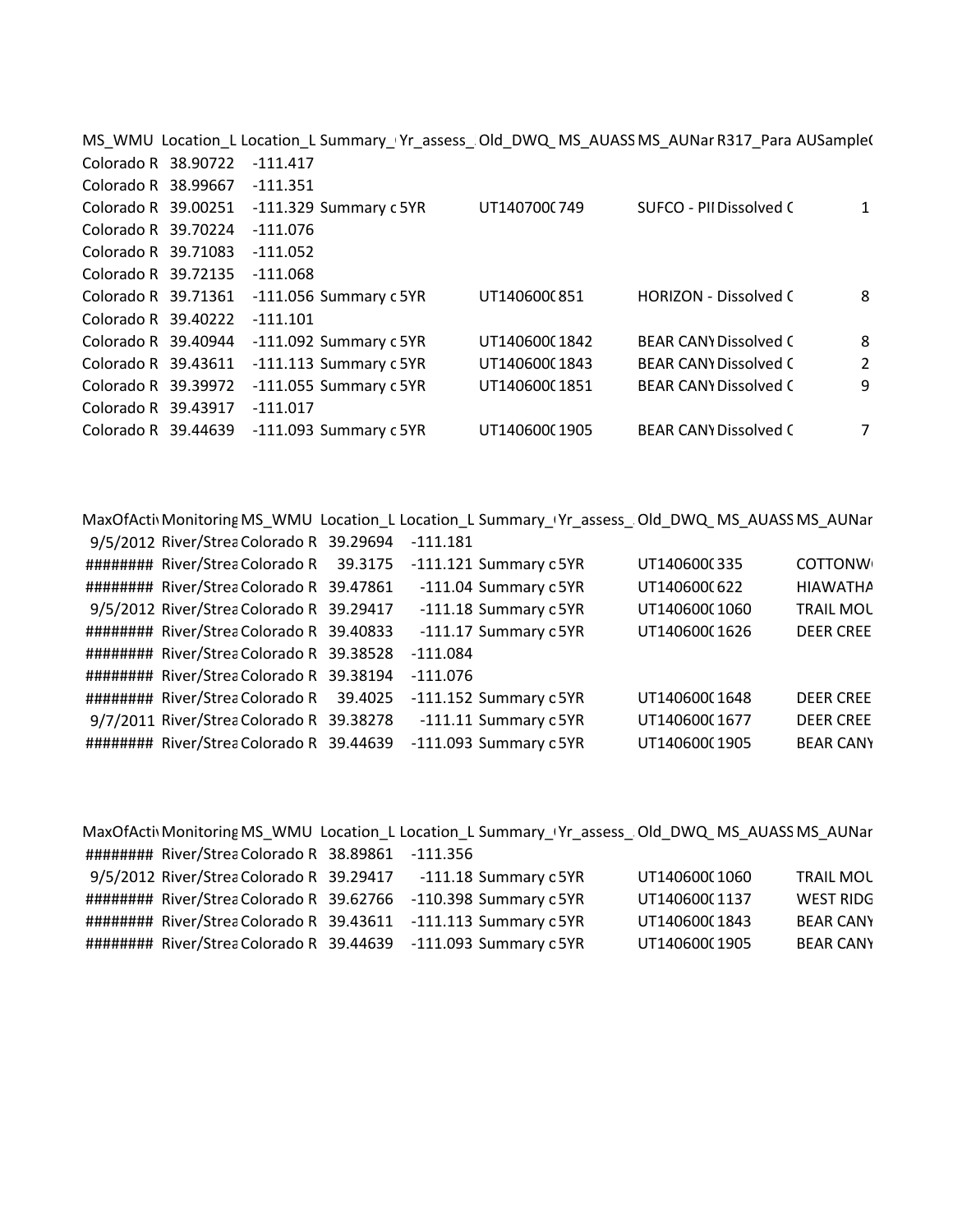| <b>Yes</b> | 3A (insuffic Less than 13A/// | 6.5/// | mg/l | exceeded/   | 6.34 | 6.34  | 6.34     |
|------------|-------------------------------|--------|------|-------------|------|-------|----------|
|            |                               |        |      |             |      |       |          |
| <b>Yes</b> | 3A (insuffic Less than 13A/// | 6.5/// | mg/l | exceeded/   | 5    | 8     | 6.125    |
| Yes        | 3A (insuffic Less than 13A/// | 6.5/// | mg/l | exceeded/   | 6.3  | 11.27 | 8.53125  |
| Yes        | 3A (insuffic Less than 13A/// | 6.5/// | mg/l | exceeded/   | 0    | 7.2   | 3.6      |
| <b>Yes</b> | Not Assess Less than 13A///   | 6.5/// | mg/l | did not exc | 6.8  | 9.5   | 8.277778 |
| Yes        | 3A (insuffic Less than 13A/// | 6.5/// | mg/l | exceeded/   | 4.4  | 8.2   | 6.885714 |

Flaged\_dat IRAnalysisAIRAnalysisCAU\_MSUSEUSE\_Criter Use\_CriteriexceedenceMinOfIR\_V MaxOfIR\_VAvgOfIR\_Vi

R317\_Para AUSampleCFlaged\_dat IRAnalysisAIRAnalysisCAU\_MSUSE USE\_Criter Use\_Criteri exceedenceMinOfIR\_V

| pH<br>pH<br>pH<br>pH | 5 Yes<br>7 Yes<br>7 Yes<br>9 Yes | 3A (insuffic Less than 1//2B///3C/ - / - / 6.5-9 None<br>3A (insuffic Less than 1//2B///3C/ - / - / 6.5-9 None<br>3A (insuffic Less than 11C//2B/3A, 6.5-9 / - / 6 None<br>3A (insuffic Less than 11C//2B/3A, 6.5-9 / - / 6 None | //exceedec<br>//exceedec<br>exceeded/<br>exceeded/ | 6.25<br>6.3<br>7.78<br>8.15 |
|----------------------|----------------------------------|----------------------------------------------------------------------------------------------------------------------------------------------------------------------------------------------------------------------------------|----------------------------------------------------|-----------------------------|
| pH                   | 6 Yes                            | Not Assess Less than 11C//2B/3A, 6.5-9 / - / 6 None                                                                                                                                                                              | sample not                                         | 8.24                        |
| pH                   | 4 Yes                            | 3A (insuffic Less than 11C//2B/3A, 6.5-9 / - / 6 None                                                                                                                                                                            | exceeded/                                          | 7.94                        |
| pH                   | 7 Yes                            | 3A (insuffic Less than 11C//2B/3A, 6.5-9 / - / 6 None                                                                                                                                                                            | exceeded/                                          | 7.8                         |

R317\_Para AUSample(Flaged\_dat IRAnalysisAIRAnalysisCAU\_MSUSE USE\_Criter Use\_Criteri exceedenci MinOfIR\_V

| Water Tem | 7 Yes | 3A (insuffic Less than 13A// | 20/ | deg C | exceeded/   | 1    |
|-----------|-------|------------------------------|-----|-------|-------------|------|
| Water Tem | 9 Yes | Not Assess Less than 13A//   | 20/ | deg C | did not exc | 2.8  |
| Water Tem | 2 Yes | 3A (insuffic Less than 13A// | 20/ | deg C | exceeded/   | 18.9 |
| Water Tem | 7 Yes | Not Assess Less than 13A//   | 20/ | deg C | did not exc | 4.7  |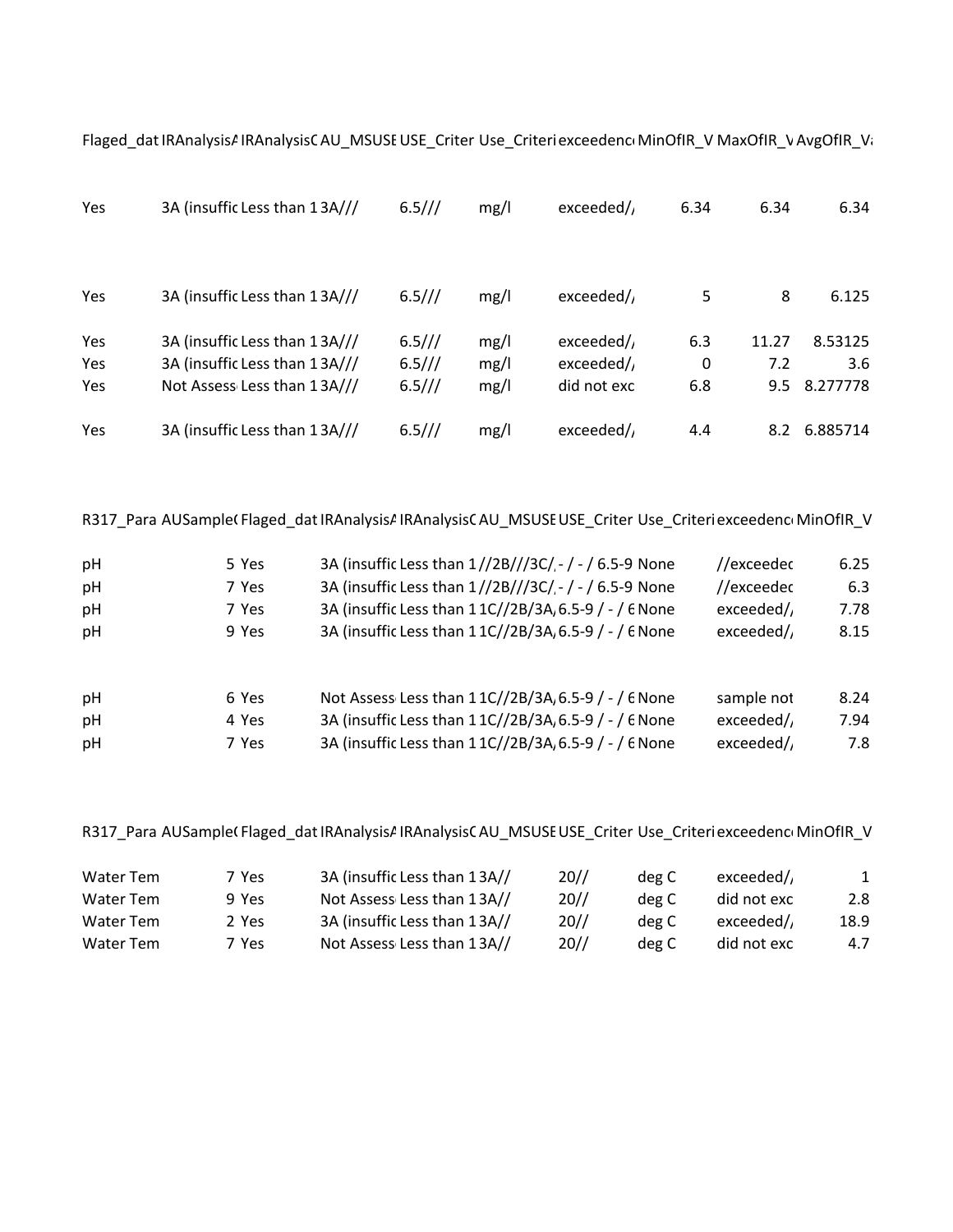StDevOfIR\_IR\_Unit\_5y MinOfActiv MaxOfActiv Monitoring MS\_WMU\_Location\_L Location LcTMDL agreement on in

|               |      |          |                                           |          | 38.90722 -111.417 YES |
|---------------|------|----------|-------------------------------------------|----------|-----------------------|
|               |      |          |                                           | 38.99667 | -111.351 YES          |
|               | mg/l |          |                                           |          | -111.329 YES          |
|               |      |          |                                           | 39.70224 | -111.076 YES          |
|               |      |          |                                           | 39.71083 | -111.052 YES          |
|               |      |          |                                           | 39.72135 | -111.068 YES          |
| 1.246423 mg/l |      |          |                                           |          | -111.056 YES          |
|               |      |          |                                           | 39.40222 | -111.101 YES          |
| 1.939495 mg/l |      | ######## | ######### River/Strea Colorado R 39.40944 |          | -111.092 YES          |
| 5.091169 mg/l |      | ######## | ######### River/Strea Colorado R 39.43611 |          | -111.113 YES          |
| 1.038963 mg/l |      | ######## | ######### River/Strea Colorado R 39.39972 |          | -111.055 YES          |
|               |      |          |                                           | 39.43917 | -111.017 YES          |
| 1.176759 mg/l |      |          |                                           |          |                       |

MaxOfIR\_VAvgOfIR\_ViStDevOfIR\_IR\_Unit\_5y MinOfActiv MaxOfActiv Monitoring MS\_WMU\_Location\_L Location Lo 39.29694 ‐111.181 9.15 8.174 1.172404 None ######## ######## River/Strea Colorado R 39.3175 -111.121 8.8 7.985714 0.819407 None ######## ######## River/StreaColorado R 39.47861 ‐111.04 9.15 8.544286 0.465434 None ######## 9/5/2012 River/StreaColorado R 39.29417 ‐111.18 9.05 8.672222 0.26701 None ######## ######## River/StreaColorado R 39.40833 ‐111.17 39.38528 ‐111.084 39.38194 ‐111.076 8.92 8.661667 0.249753 None ######## ######## River/StreaColorado R 39.4025 ‐111.152 9.32 8.73 0.649615 None ######## 9/7/2011 River/StreaColorado R 39.38278 ‐111.11 9.1 8.285714 0.418045 None ######## ######## River/StreaColorado R 39.44639 ‐111.093

MaxOfIR\_VAvgOfIR\_ViStDevOfIR\_IR\_Unit\_5y MinOfActiv MaxOfActiv Monitoring MS\_WMU\_Location\_L Location Lo 38.89861 ‐111.356 20.2 11.62857 7.790745 deg C ######## 9/5/2012 River/StreaColorado R 39.29417 ‐111.18 17 11.38889 5.251772 deg C ######## ######## River/StreaColorado R 39.62766 ‐110.398 21.1 20 1.555635 deg C ######## ######## River/StreaColorado R 39.43611 ‐111.113 19.1 15.02857 5.641724 deg C ######## ######## River/StreaColorado R 39.44639 ‐111.093